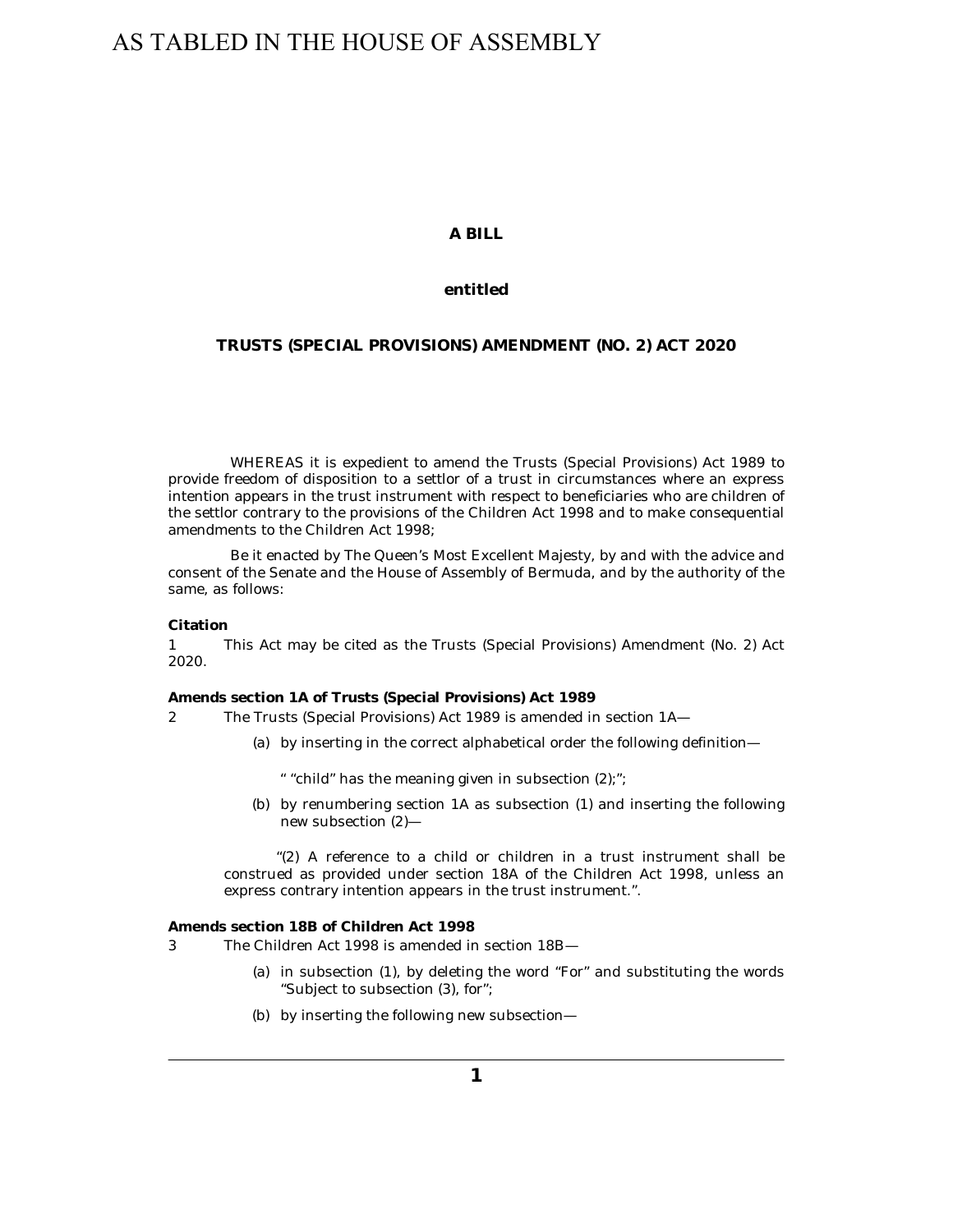"(3) Section 18A shall not apply to a trust instrument made under the Trusts (Special Provisions) Act 1989 in the case where the trust instrument expressly states a contrary intention to section 18A, as provided under section  $1A(2)$  of that Act.".